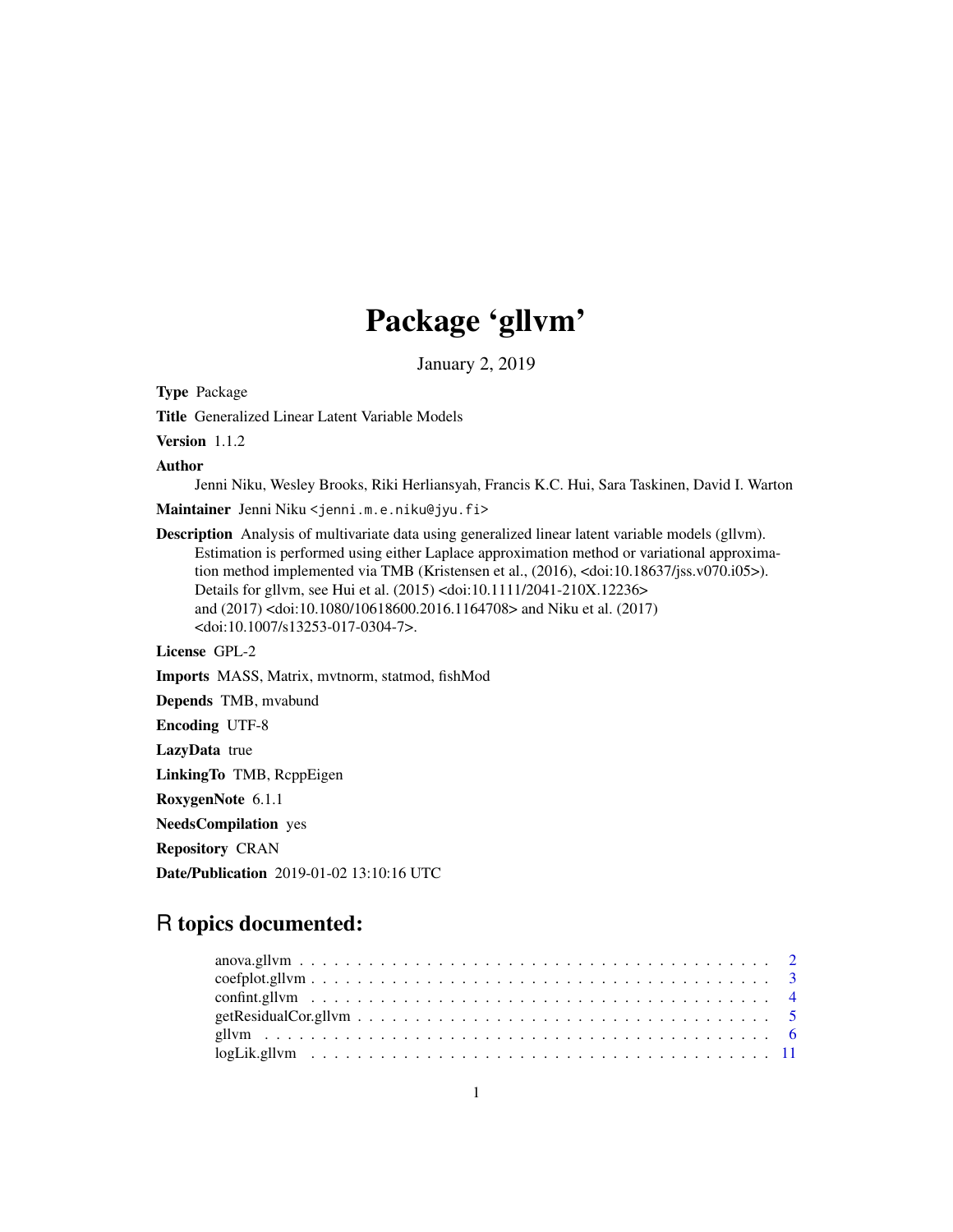#### <span id="page-1-0"></span>2 anova.gllvm

| Index |  |  |  |  |  |  |  |  |  |  |  |  |  |  |  |  |  |  | 18 |
|-------|--|--|--|--|--|--|--|--|--|--|--|--|--|--|--|--|--|--|----|
|       |  |  |  |  |  |  |  |  |  |  |  |  |  |  |  |  |  |  |    |
|       |  |  |  |  |  |  |  |  |  |  |  |  |  |  |  |  |  |  |    |
|       |  |  |  |  |  |  |  |  |  |  |  |  |  |  |  |  |  |  |    |
|       |  |  |  |  |  |  |  |  |  |  |  |  |  |  |  |  |  |  |    |

anova.gllvm *Analysis Of Deviance for gllvm*

#### Description

Computes an analysis of deviance table for two generalized linear latent variable model fits.

#### Usage

## S3 method for class 'gllvm' anova(object, ...)

#### Arguments

| object   | an object of class 'gllym'.          |
|----------|--------------------------------------|
| $\cdots$ | one or more objects of class 'gllvm' |

#### Details

Computes likelihood-ratio test for two or more gllvm models. Test results makes sense only for nested models. Notice also that this test is not designed for testing models which have dagrees of freedom difference larger than 20. For such models the P-value should be treated as very approximate.

#### Author(s)

Jenni Niku

```
## Load a dataset from the mvabund package
data(antTraits)
y <- antTraits$abund
X <- antTraits$env
TR <- antTraits$traits
# Fit gllvm model
fit1 <- gllvm(y, X, TR, formula = \sim Bare.ground + Shrub.cover, family = poisson())
fit2 <- gllvm(y, X, TR, formula = ~Bare.ground + Shrub.cover +(Bare.ground + Shrub.cover) : Webers.length, family = poisson())
# Test if the model with fourth corner interaction terms is significantly
# better using likelihood-ratio test:
anova(fit1, fit2)
```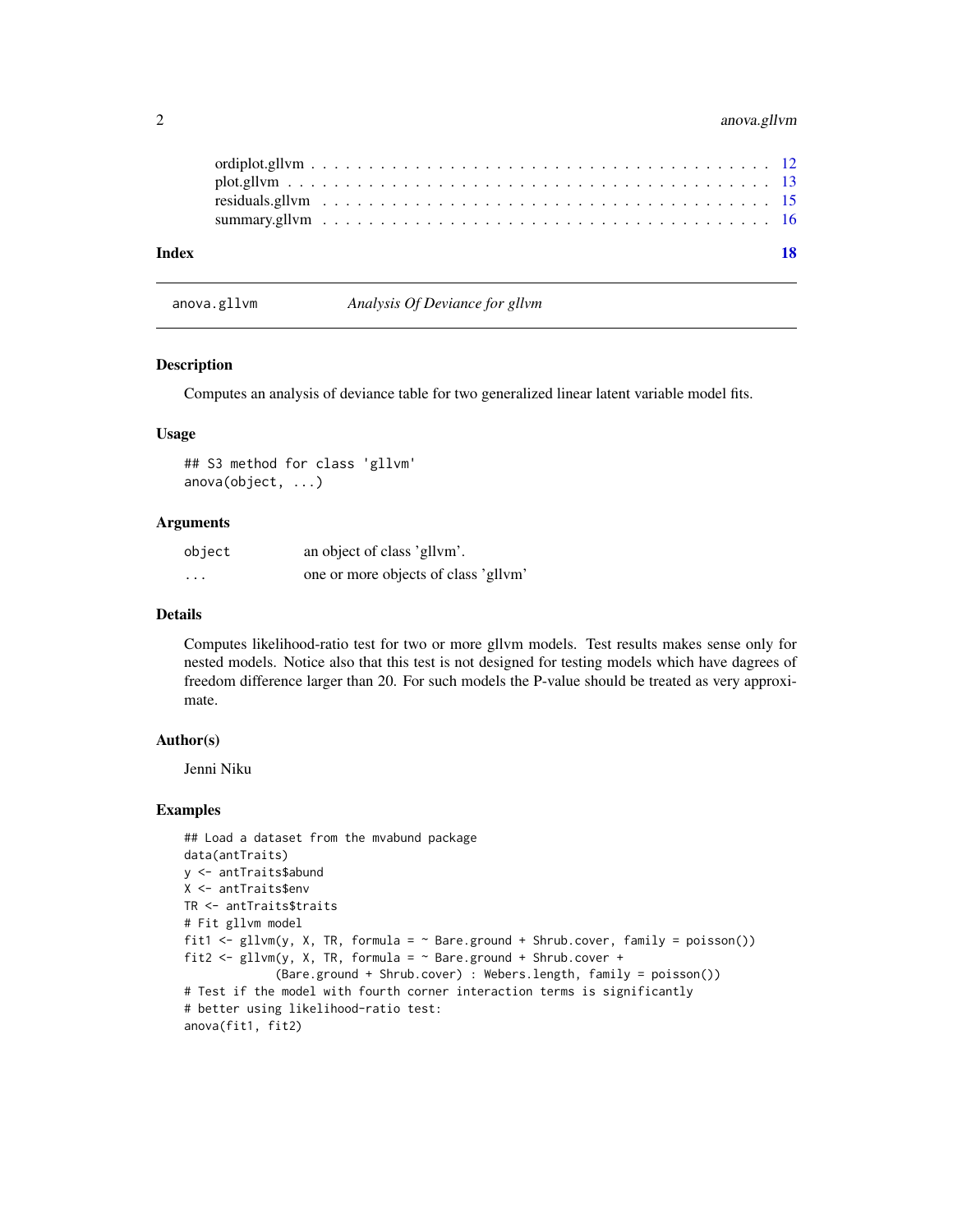<span id="page-2-1"></span><span id="page-2-0"></span>

#### Description

Plots covariate coefficients and their confidence intervals.

#### Usage

```
## S3 method for class 'gllvm'
coefplot(object, y.label = TRUE, which.Xcoef = NULL,
  cex.ylab = 0.5, mfrow = NULL, mar = c(4, 6, 2, 1),
  xlim.list = NULL, ...
```
#### Arguments

| object      | an object of class 'gllym'.                                                                                                                                                                                  |
|-------------|--------------------------------------------------------------------------------------------------------------------------------------------------------------------------------------------------------------|
| y.label     | logical, if TRUE (default) colnames of y with respect to coefficients are added to<br>plot.                                                                                                                  |
| which.Xcoef | vector indicating which X-coefficients will be plotted. Can be vector of covariate<br>names or numbers. Default is NULL when all covariate coefficients are plotted.                                         |
| cex.ylab    | the magnification to be used for axis annotation relative to the current setting of<br>cex.                                                                                                                  |
| mfrow       | same as mfrow in par. If NULL (default) it is determined automatically.                                                                                                                                      |
| mar         | vector of length 4, which defines the margin sizes: c(bottom, left, top, right).<br>Defaults to $c(4, 5, 2, 1)$ .                                                                                            |
| xlim.list   | list of vectors with length of two to define the intervals for x axis in each covari-<br>ate plot. Defaults to NULL when the interval is defined by the range of point<br>estimates and confidence intervals |
| .           | additional graphical arguments.                                                                                                                                                                              |
|             |                                                                                                                                                                                                              |

#### Author(s)

Jenni Niku <jenni.m.e.niku@jyu.fi>, Francis K.C. Hui, Sara Taskinen

```
## Load a dataset from the mvabund package
data(antTraits)
y <- as.matrix(antTraits$abund)
X <- as.matrix(antTraits$env)
# Fit model with environmental covariates
fit \le gllvm(y, X, formula = \sim Bare.ground + Shrub.cover,
            family = poisson())
coefplot.gllvm(fit)
```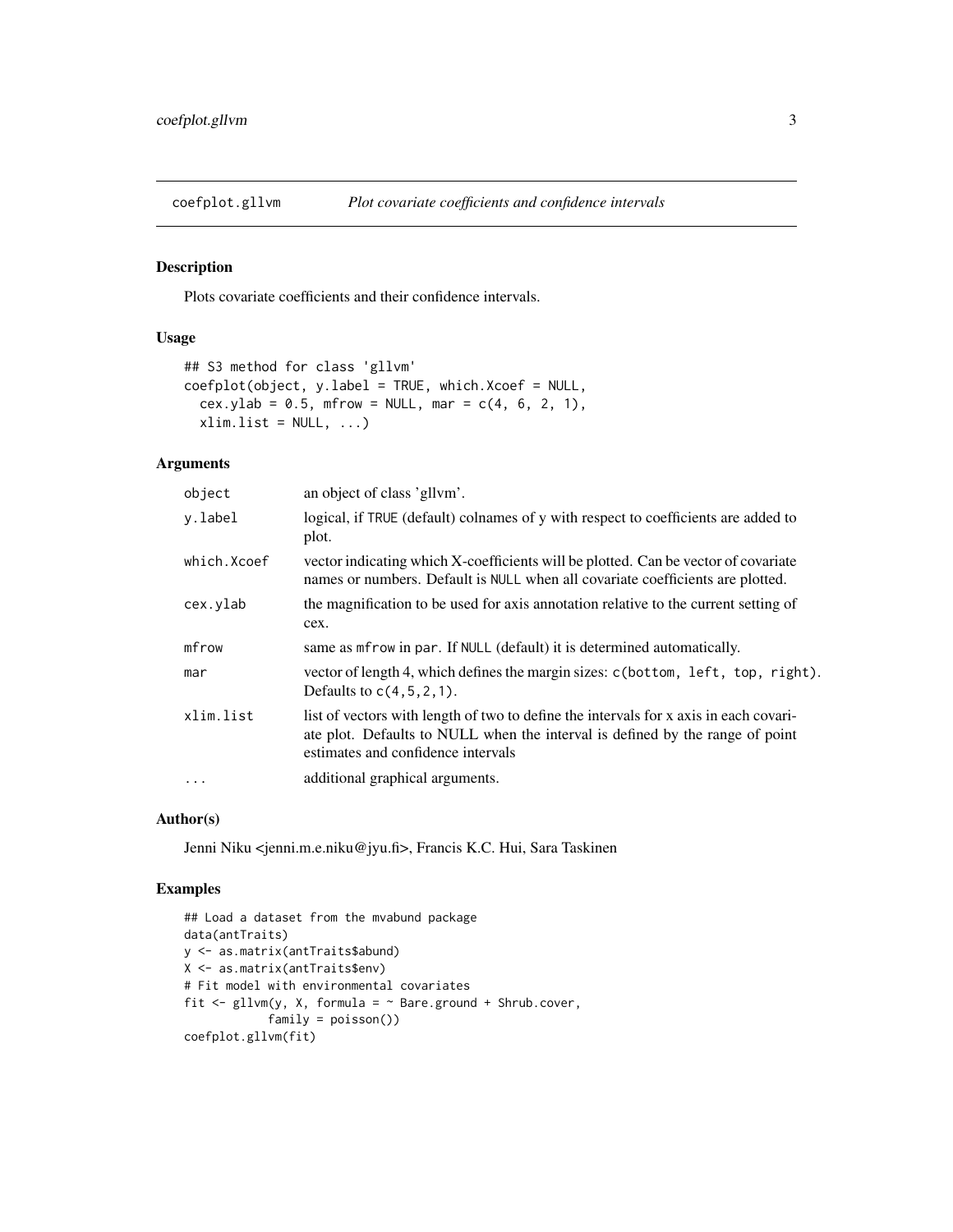```
# Fit model with all environmental covariates
fitx <- gllvm(y, X, family = "negative.binomial")
coefflot(fitx, mfrom = c(3,2))coefplot(fitx, which.Xcoef = 1:2)
# Fit gllvm model with environmental and trait covariates
TR <- antTraits$traits
fitT \le gllvm(y = y, X = X, TR = TR, family = "negative.binomial")
coefplot(fitT)
```
<span id="page-3-1"></span>confint.gllvm *Confidence intervals for model parameters*

#### Description

Computes confidence intervals for parameters in a fitted gllvm model.

#### Usage

## S3 method for class 'gllvm'  $confint(object, parm = NULL, level = 0.95, ...)$ 

#### Arguments

| object   | an object of class 'gllym'.                                                                                                                |
|----------|--------------------------------------------------------------------------------------------------------------------------------------------|
| parm     | a specification of which parameters are to be given confidence intervals, a vector<br>of names. If missing, all parameters are considered. |
| level    | the confidence level. Scalar between 0 and 1.                                                                                              |
| $\cdots$ | not used.                                                                                                                                  |

#### Author(s)

Jenni Niku <jenni.m.e.niku@jyu.fi>

```
## Load a dataset from the mvabund package
data(antTraits)
y <- as.matrix(antTraits$abund)
X <- as.matrix(antTraits$env[,1:2])
# Fit gllvm model
fit \le gllvm(y = y, X = X, family = poisson())
# 95 % confidence intervals for coefficients of X variables
confint(fit, level = 0.95, parm = "Xcoef")
```
<span id="page-3-0"></span>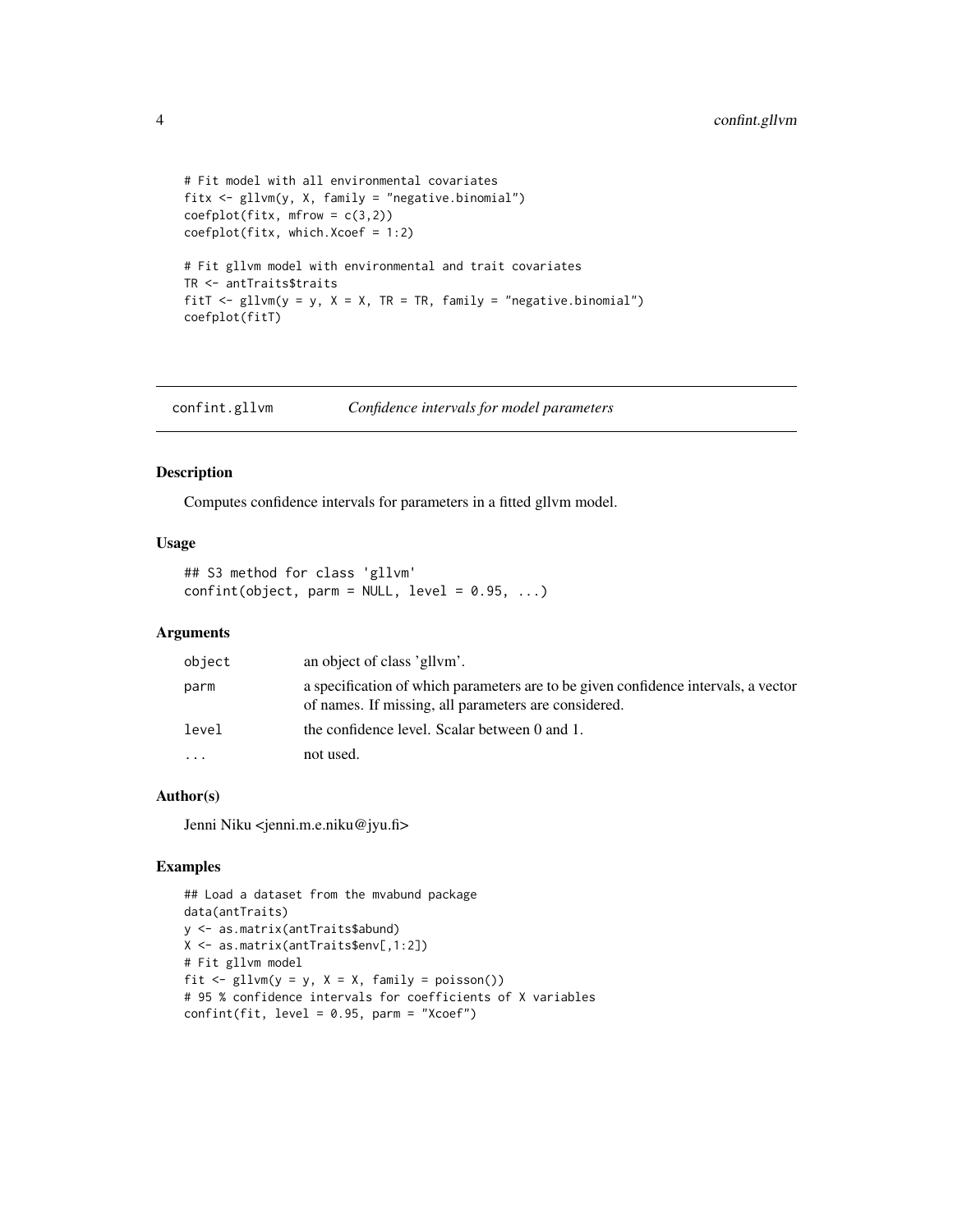<span id="page-4-0"></span>getResidualCor.gllvm *Extract residual correlations from gllvm object*

#### Description

Calculates the residual covariance and correlation matrices for gllvm model.

#### Usage

```
## S3 method for class 'gllvm'
getResidualCor(object)
```
#### **Arguments**

object an object of class 'gllvm'.

#### Value

Function returns following components:

| cor   | residual correlation matrix         |
|-------|-------------------------------------|
| COV   | residual covariance matrix          |
| trace | trace of residual covariance matrix |

#### Author(s)

Francis K.C. Hui, Jenni Niku, David I. Warton

```
# Load a dataset from the mvabund package
data(antTraits)
y <- as.matrix(antTraits$abund)
# Fit gllvm model
fit \leq gllvm(y = y, family = poisson())
# residual correlations:
cr <- getResidualCor(fit)
## Not run:
# Plot residual correlations:
install.packages("corrplot", "gclus")
library(corrplot)
library(gclus)
rbPal <- colorRampPalette(c('darkblue', 'white', 'darkred'))
breaks <- seq(min(cr$cor), max(cr$cor), length.out = 40)
Colors <- rbPal(100)[as.numeric(cut(cr$cor, breaks = breaks))]
corrplot(cr$cor[order.single(cr$cor), order.single(cr$cor)], diag = F,
```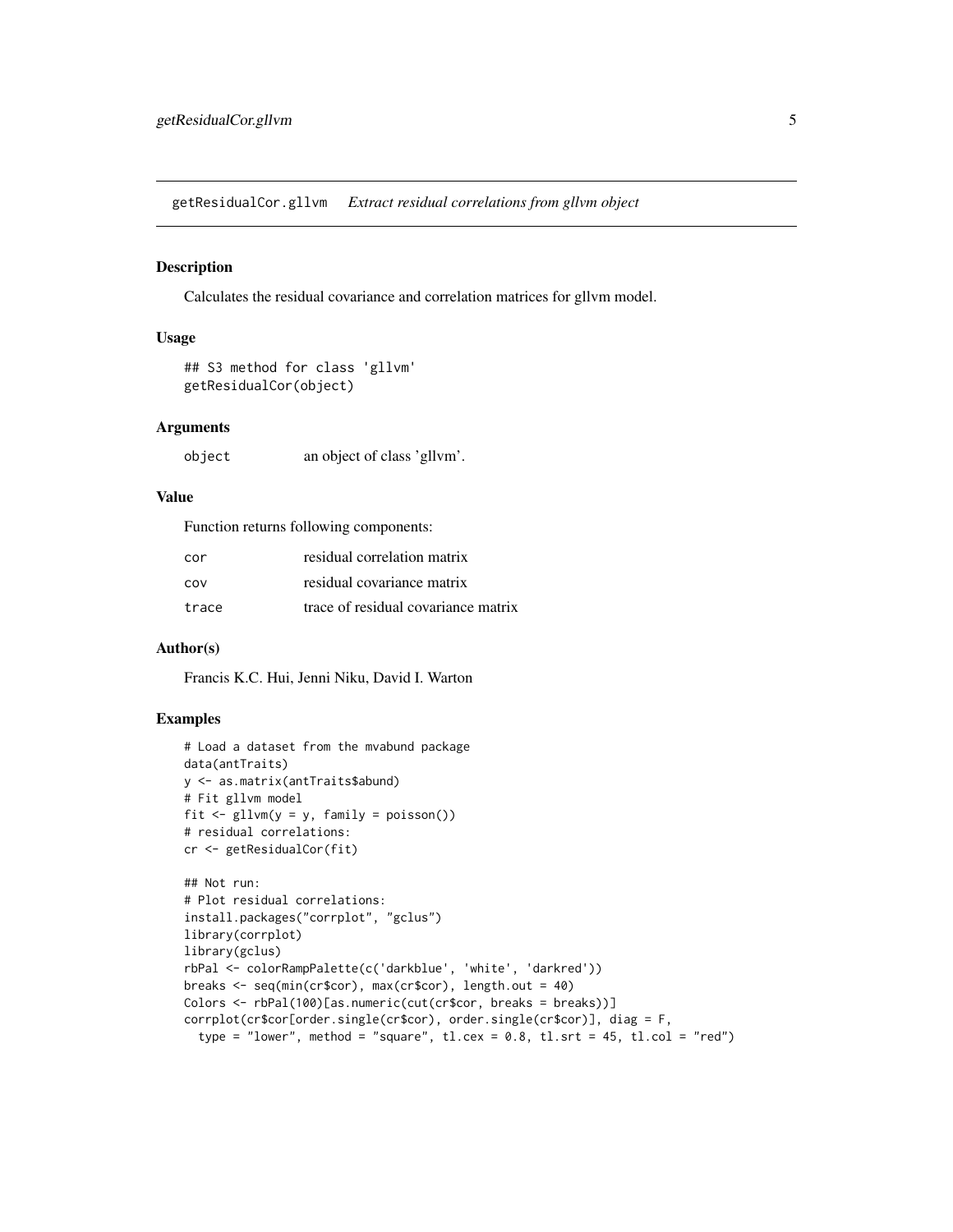<span id="page-5-0"></span>## End(Not run)

#### <span id="page-5-1"></span>gllvm *Generalized Linear Latent Variable Models*

#### Description

Fits generalized linear latent variable model for multivariate data. The model can be fitted using Laplace approximation method or variational approximation method.

#### Usage

```
gllvm(y = NULL, X = NULL, TR = NULL, data = NULL, formula = NULL,num.Lv = 2, family, method = "VA", row.eff = FALSE,offset = NULL, sd.errors = TRUE, Lambda.struc = "unstructured",
 diag.iter = 5, trace = FALSE, plot = FALSE,
  la.link.bin = "probit", n.init = 1, Power = 1.5, reltol = 1e-08,
  seed = NULL, max.iter = 200, maxit = 1000, start.fit = NULL,
  starting.val = "res", TMB = TRUE, optimizer = "optim",
  Lambda.start = c(0.1, 0.5), jitter.var = 0)
```
#### Arguments

| У       | (n x m) matrix of responses.                                                                                                                                                                                                                                                                                                                         |
|---------|------------------------------------------------------------------------------------------------------------------------------------------------------------------------------------------------------------------------------------------------------------------------------------------------------------------------------------------------------|
| X       | matrix or data frame of environmental covariates.                                                                                                                                                                                                                                                                                                    |
| TR.     | matrix or data.frame of trait covariates.                                                                                                                                                                                                                                                                                                            |
| data    | data in long format, that is, matrix of responses, environmental and trait covari-<br>ates and row index named as 'id'. When used, model needs to be defined using<br>formula. This is alternative data input for $y$ , $X$ and TR.                                                                                                                  |
| formula | an object of class "formula" (or one that can be coerced to that class): a symbolic<br>description of the model to be fitted.                                                                                                                                                                                                                        |
| num.    | number of latent variables, d, in gllvm model. Non-negative integer, less than<br>number of response variables (m). Defaults to 2.                                                                                                                                                                                                                   |
| family  | distribution function for responses. Options are poisson( $link = "log")$ ,<br>"negative.binomial" (with $log link$ ), binomial(link = "probit") (and<br>also binomial(link = "logit") when method = "LA"), zero inflated pois-<br>son ("ZIP") and Tweedie ("tweedie") (with log link, only with "LA"-method),<br>"ordinal" (only with "VA"-method). |
| method  | model can be fitted using Laplace approximation method (method $=$ "LA") or<br>variational approximation method (method = "VA"). Defaults to "VA".                                                                                                                                                                                                   |
| row.eff | FALSE, TRUE or "random", Indicating whether row effects are included in the<br>model as a fixed or as a random effects. Defaults to FALSE when row effects are<br>not included.                                                                                                                                                                      |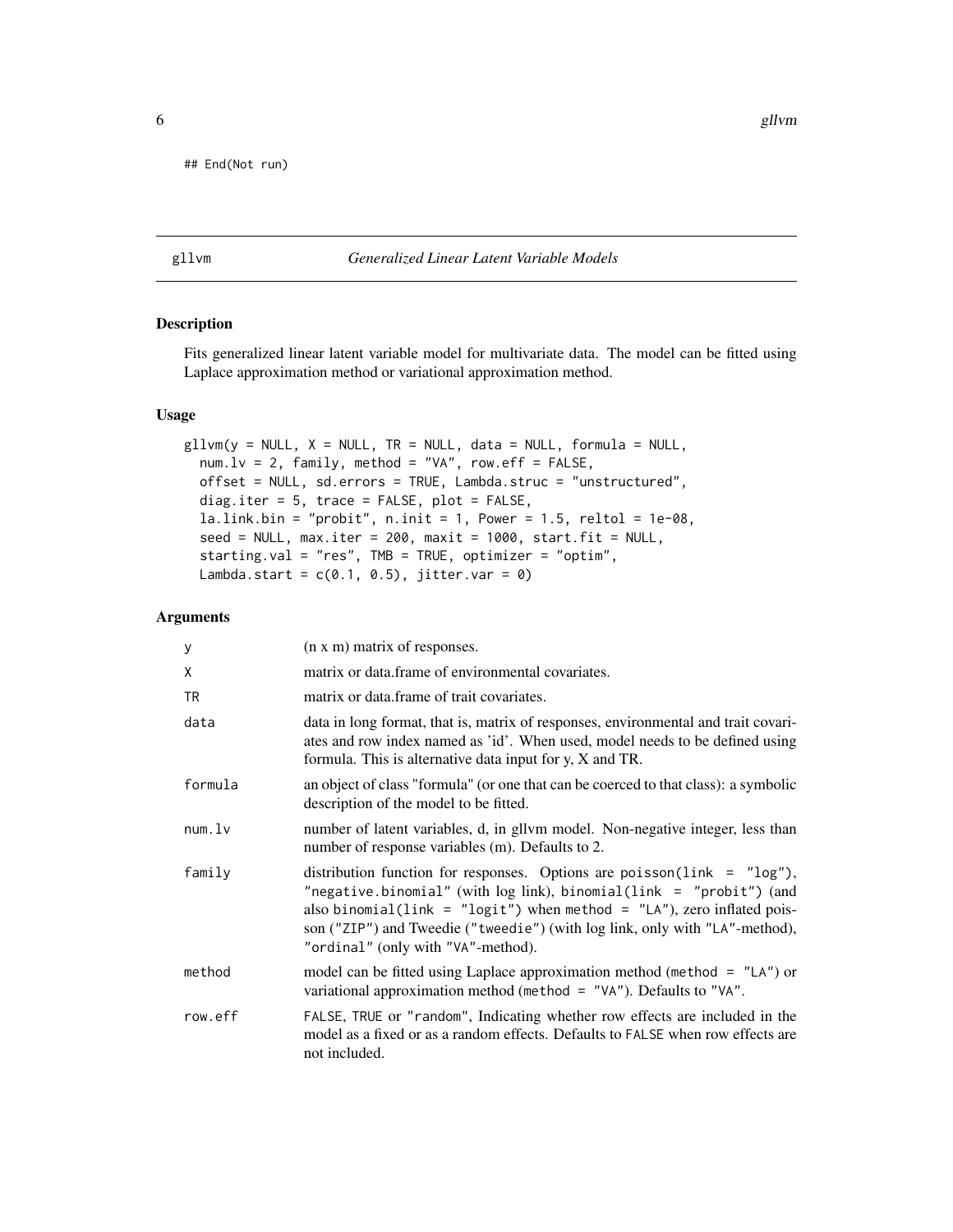<span id="page-6-0"></span>

| offset       | vector or matrix of offset terms.                                                                                                                                                                                                                                                                                                                                                                                                           |
|--------------|---------------------------------------------------------------------------------------------------------------------------------------------------------------------------------------------------------------------------------------------------------------------------------------------------------------------------------------------------------------------------------------------------------------------------------------------|
| sd.errors    | logical. If TRUE (default) standard errors for parameter estimates are calculated.                                                                                                                                                                                                                                                                                                                                                          |
| Lambda.struc | covariance structure of VA distributions for latent variables when method = "VA",<br>"unstructured" or "diagonal".                                                                                                                                                                                                                                                                                                                          |
| diag.iter    | non-negative integer which is used to speed up the updating of variational (co-<br>variance) parameters in VA method. Defaults to 5.                                                                                                                                                                                                                                                                                                        |
| trace        | logical, if TRUE in each iteration step information on current step will be printed.<br>Defaults to FALSE. Only with TMB = FALSE.                                                                                                                                                                                                                                                                                                           |
| plot         | logical, if TRUE ordination plots will be printed in each iteration step when<br>TMB = $FALSE.$ Defaults to $FALSE.$                                                                                                                                                                                                                                                                                                                        |
| la.link.bin  | link function for binomial family if method = $"LA"$ . Options are "logit" and<br>"probit.                                                                                                                                                                                                                                                                                                                                                  |
| n.init       | number of initial runs. Uses multiple runs and picks up the one giving highest<br>log-likelihood value. Defaults to 1.                                                                                                                                                                                                                                                                                                                      |
| Power        | fixed power parameter in Tweedie model. Scalar from interval (1,2). Defaults to<br>1.5.                                                                                                                                                                                                                                                                                                                                                     |
| reltol       | convergence criteria for log-likelihood, defaults to 1e-6.                                                                                                                                                                                                                                                                                                                                                                                  |
| seed         | a single seed value, defaults to NULL.                                                                                                                                                                                                                                                                                                                                                                                                      |
| max.iter     | maximum number of iterations when $TMB = FALSE$ , defaults to 200.                                                                                                                                                                                                                                                                                                                                                                          |
| maxit        | maximum number of iterations within optim function, defaults to 1000.                                                                                                                                                                                                                                                                                                                                                                       |
| start.fit    | object of class 'gllvm' which can be given as starting parameters for count data<br>(poisson, NB, or ZIP).                                                                                                                                                                                                                                                                                                                                  |
| starting.val | starting values can be generated by fitting model without latent variables, and<br>applying factorial analysis to residuals to get starting values for latent variables<br>and their coefficients (starting.val = $"res"$ ). Another options are to use<br>zeros as a starting values (starting.val = "zero") or initialize starting val-<br>ues for latent variables with (n x num.lv) matrix. Defaults to "res", which is<br>recommended. |
| <b>TMB</b>   | logical, if TRUE model will be fitted using Template Model Builder (TMB). TMB<br>is always used if method = "LA". Defaults to TRUE.                                                                                                                                                                                                                                                                                                         |
| optimizer    | if TMB=TRUE, log-likelihood can be optimized using "optim" (default) or "nlminb".                                                                                                                                                                                                                                                                                                                                                           |
| Lambda.start | starting values for variances in VA distributions for latent variables in variational<br>approximation method. Defaults to 0.1.                                                                                                                                                                                                                                                                                                             |
| jitter.var   | jitter variance for starting values of latent variables. Defaults to 0, meaning no<br>jittering.                                                                                                                                                                                                                                                                                                                                            |

#### Details

Fits generalized linear latent variable models as in Hui et al. (2015 and 2017) and Niku et al. (2017). Method can be used with two types of latent variable models depending on covariates. If only site related environmental covariates are used, the expectation of response  $Y_{ij}$  is determined by

$$
g(\mu_{ij}) = \eta_{ij} = \alpha_i + \beta_{0j} + x_i'\beta_j + u_i'\theta_j,
$$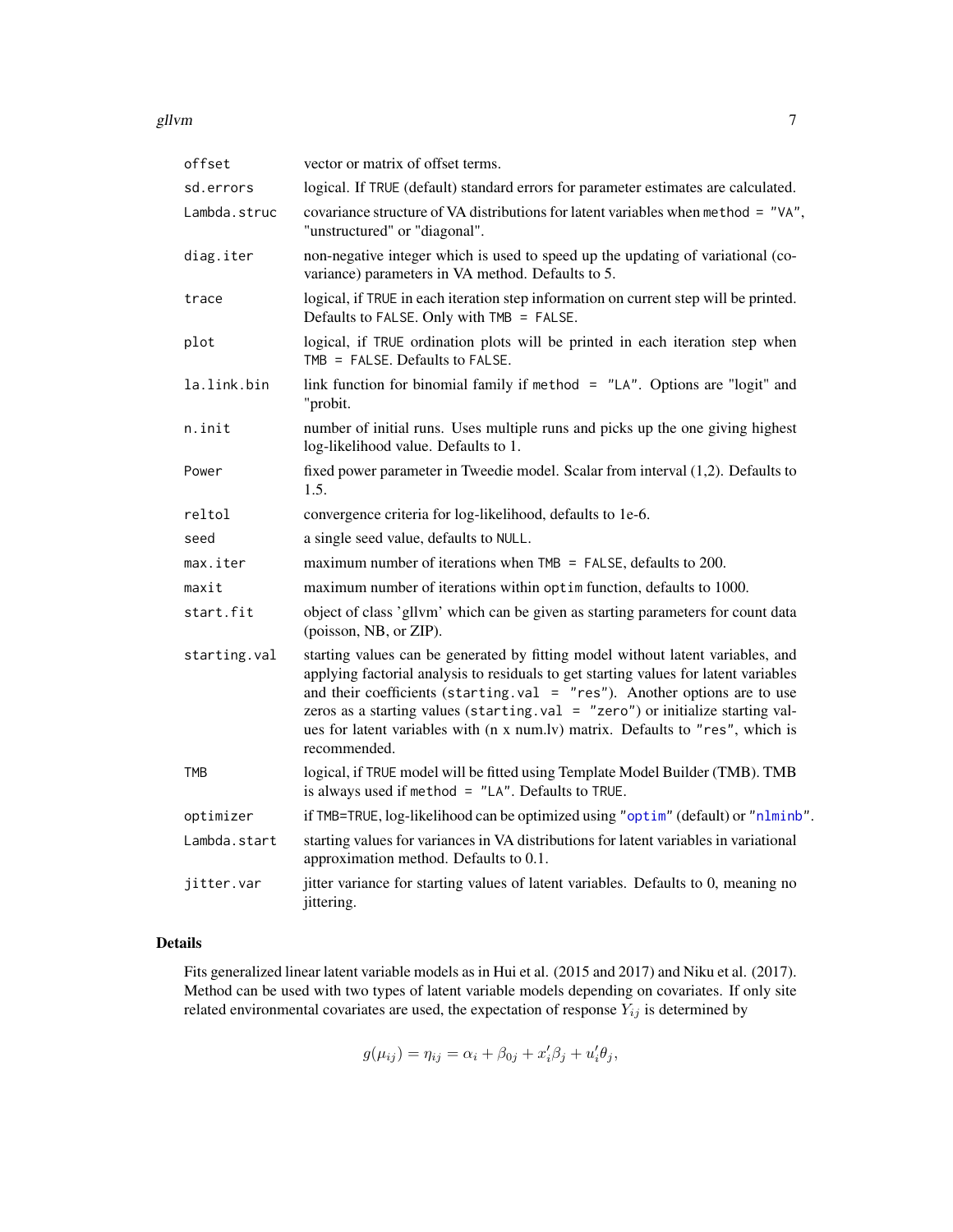where  $g(.)$  is a known link function,  $u_i$  are d-variate latent variables  $(d \ll m)$ ,  $\alpha_i$  is an optional row effect at site i, and it can be fixed or random effect,  $\beta_{0j}$  is an intercept term for species j,  $\beta_i$  and  $\theta_j$ are column specific coefficients related to covariates and the latent variables, respectively.

An alternative model is the fourth corner model (Brown et al., 2014, Warton et al., 2015) which will be fitted if also trait covariates are included. The expectation of response  $Y_{ij}$  is

$$
g(\mu_{ij}) = \alpha_i + \beta_{0j} + x_i'\beta_x + TR_j'\beta_t + vec(B) * kronecker(TR_j, X_i) + u_i'\theta_j
$$

where g(.),  $u_i$ ,  $\beta_{0j}$  and  $\theta_j$  are defined as above. Vectors  $\beta_x$  and  $\beta_t$  are the main effects or coefficients related to environmental and trait covariates, respectively, matrix  $B$  includes interaction terms. The interaction/fourth corner terms are optional as well as are the main effects of trait covariates.

The method is sensitive for the choices of initial values of the latent variables. Therefore it is recommendable to use multiple runs and pick up the one giving the highest log-likelihood value. However, sometimes this is computationally too demanding, and default option starting.val = "res" is recommended. For more details on different starting value methods, see Niku et al., (2018).

Models are implemented using TMB (Kristensen et al., 2015) applied to variational approximation (Hui et al., 2017) and Laplace approximation (Niku et al., 2017).

An exception is ordinal family which is not implemented with TMB and therefore also row.eff = "random" does not work. With ordinal family response classes must start from 0 or 1.

#### Distributions:

Mean and variance for distributions are defined as follows.

- For count data family = poisson(): Expectation  $E[Y_{ii}] = \mu_{ii}$ , variance  $V(\mu_{ii}) = \mu_{ii}$ , or
- family = "negative.binomial": Expectation  $E[Y_{ij}] = \mu_{ij}$ , variance  $V(\mu_{ij}) = \mu_{ij} + \phi_j *$  $\mu_{ij}^2$ , or
- family = "ZIP": Expectation  $E[Y_{ij}] = (1-p)\mu_{ij}$ , variance  $V(\mu_{ij}) = \mu_{ij}(1-p)(1+\mu_{ij}p)$ .
- For binary data family = binomial(): Expectation  $E[Y_{ij}] = \mu_{ij}$ , variance  $V(\mu_{ij}) =$  $\mu_{ij} (1 - \mu_{ij}).$
- For biomass data family = "tweedie": Expectation  $E[Y_{ij}] = \mu_{ij}$ , variance  $V(\mu_{ij}) =$  $\phi_j * \mu_{ij}^{\nu}$ , where  $\nu$  is a power parameter of Tweedie distribution. See details Dunn and Smyth (2005).
- For ordinal data family = "ordinal": Cumulative probit model, see Hui et.al. (2016).

#### Value

An object of class "gllvm" includes the following components:

| call | function call    |
|------|------------------|
| logL | log likelihood   |
| 1vs  | latent variables |
|      |                  |

params list of parameters

- \$theta coefficients related to latent variables
- \$beta0 column specific intercepts
- \$Xcoef coefficients related to environmental covariates X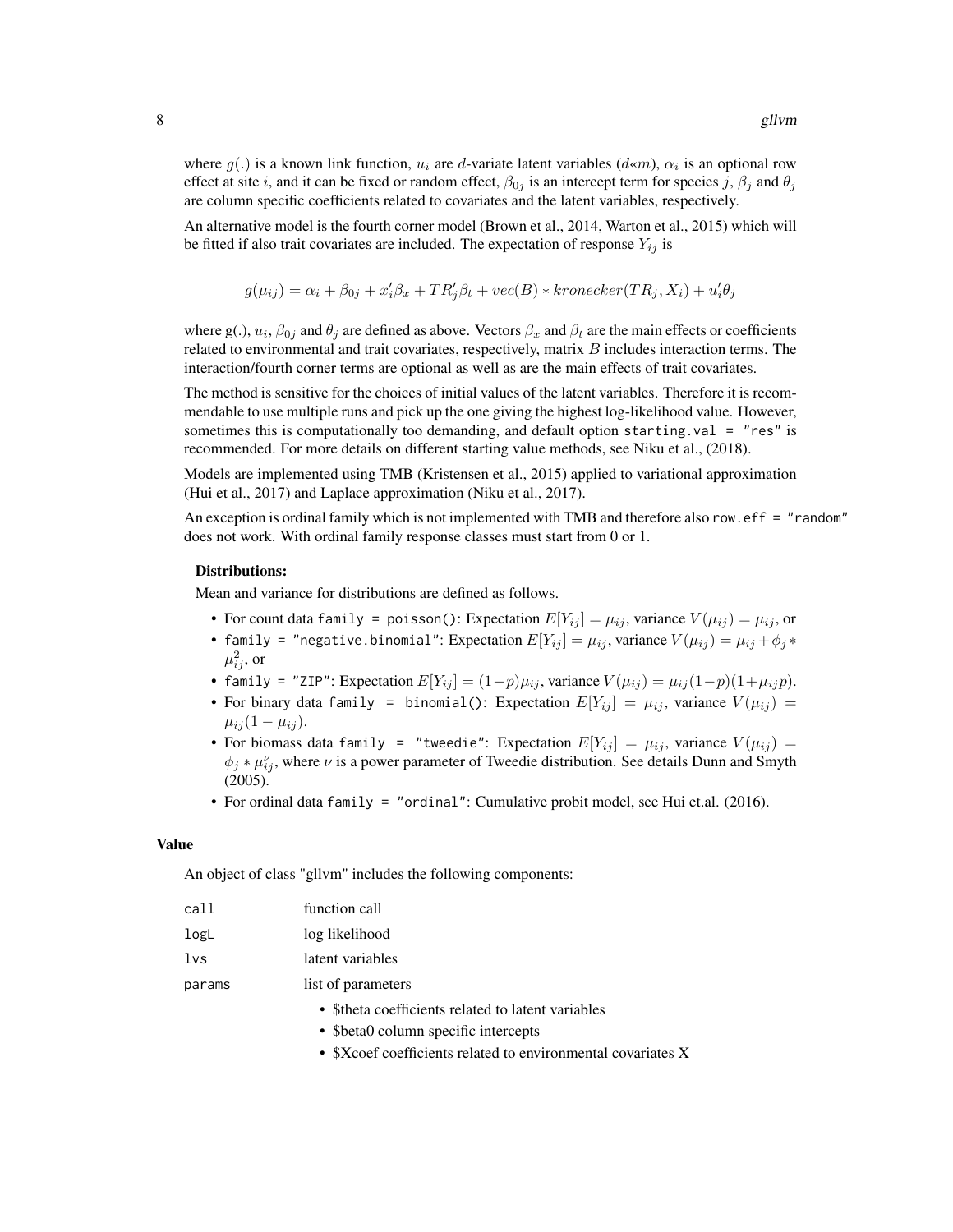#### <span id="page-8-0"></span>gllvm and the set of the set of the set of the set of the set of the set of the set of the set of the set of the set of the set of the set of the set of the set of the set of the set of the set of the set of the set of the

|                   | • \$B coefficients in fourth corner model                                                                                        |
|-------------------|----------------------------------------------------------------------------------------------------------------------------------|
|                   | • \$row.params row-specific intercepts                                                                                           |
|                   | • \$phi dispersion parameters $\phi$ for negative binomial or Tweedie family, or<br>probability of zero inflation for ZIP family |
|                   | • Sinv.phi dispersion parameters $1/\phi$ for negative binomial                                                                  |
| Power             | power parameter $\nu$ for Tweedie family                                                                                         |
| sd                | list of standard errors of parameters                                                                                            |
| prediction.errors |                                                                                                                                  |
|                   | list of prediction covariances for latent variables and variances for random row<br>effects when method "LA" is used             |
| A. Ar             | covariance matrices for variational densities of latent variables and variances for<br>random row effects                        |

#### Author(s)

Jenni Niku <jenni.m.e.niku@jyu.fi>, Wesley Brooks, Riki Herliansyah, Francis K.C. Hui, Sara Taskinen, David I. Warton

#### References

Brown, A. M., Warton, D. I., Andrew, N. R., Binns, M., Cassis, G., and Gibb, H. (2014). The fourth-corner solution - using predictive models to understand how species traits interact with the environment. Methods in Ecology and Evolution, 5:344-352.

Dunn, P. K. and Smyth, G. K. (2005). Series evaluation of tweedie exponential dispersion model densities. Statistics and Computing, 15:267-280.

Hui, F. K. C., Taskinen, S., Pledger, S., Foster, S. D., and Warton, D. I. (2015). Model-based approaches to unconstrained ordination. Methods in Ecology and Evolution, 6:399-411.

Hui, F. K. C., Warton, D., Ormerod, J., Haapaniemi, V., and Taskinen, S. (2017). Variational approximations for generalized linear latent variable models. Journal of Computational and Graphical Statistics. Journal of Computational and Graphical Statistics, 26:35-43.

Kasper Kristensen, Anders Nielsen, Casper W. Berg, Hans Skaug, Bradley M. Bell (2016). TMB: Automatic Differentiation and Laplace Approximation. Journal of Statistical Software, 70(5), 1-21.

Niku, J., Warton, D. I., Hui, F. K. C., and Taskinen, S. (2017). Generalized linear latent variable models for multivariate count and biomass data in ecology. Journal of Agricultural, Biological, and Environmental Statistics, 22:498-522

Niku, J., Brooks, W., Herliansyah, R., Hui, F. K. C., Taskinen, S., and Warton, D. I. (2018). Efficient estimation of generalized linear latent variable models. Submitted.

Warton, D. I., Guillaume Blanchet, F., O'Hara, R. B., Ovaskainen, O., Taskinen, S., Walker, S. C. and Hui, F. K. C. (2015). So many variables: Joint modeling in community ecology. Trends in Ecology & Evolution, 30:766-779.

#### See Also

[coefplot.gllvm](#page-2-1), [confint.gllvm](#page-3-1), [ordiplot.gllvm](#page-11-1), [plot.gllvm](#page-12-1), [residuals.gllvm](#page-14-1), [summary.gllvm](#page-15-1).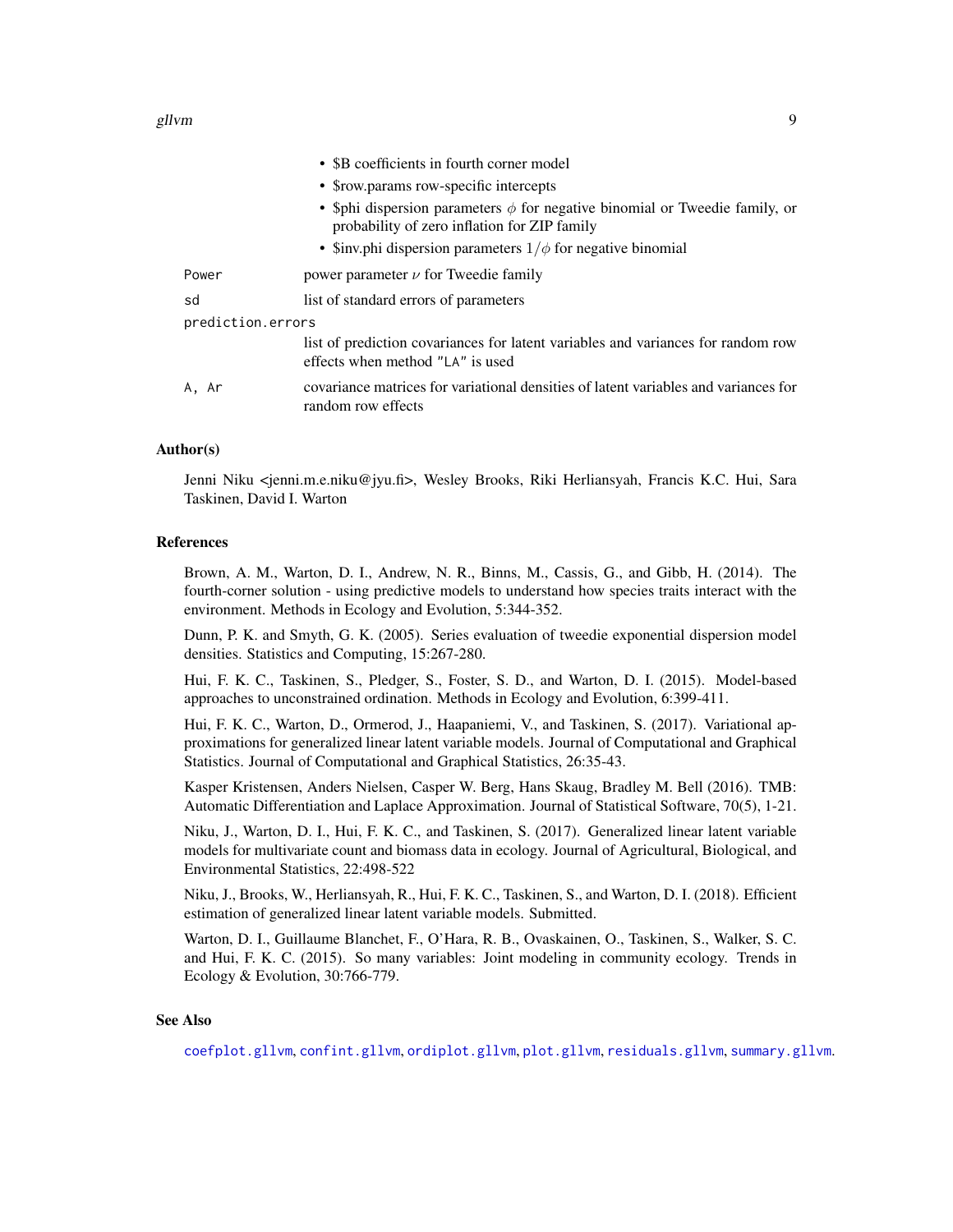```
## Load a dataset from the mvabund package
data(antTraits)
y <- as.matrix(antTraits$abund)
X <- as.matrix(antTraits$env)
TR <- antTraits$traits
# Fit model with environmental covariates Bare.ground and Shrub.cover
fit \le gllvm(y, X, formula = \sim Bare.ground + Shrub.cover,
            family = poisson())
ordiplot(fit)
coefplot(fit)
## Example 1: Fit model with two latent variables
# Using variational approximation:
fitv0 <- gllvm(y, family = "negative.binomial", method = "VA")
ordiplot(fitv0)
plot(fitv0, mfrow = c(2,2))summary(fitv0)
confint(fitv0)
# Using Laplace approximation: (this line may take about 30 sec to run)
fitl0 <- gllvm(y, family = "negative.binomial", method = "LA")
ordiplot(fitl0)
# Poisson family:
fit.p <- gllvm(y, family = poisson(), method = "LA")
ordiplot(fit.p)
# Use poisson model as a starting parameters for ZIP-model, this line may take few minutes to run
fit.z \le gllvm(y, family = "ZIP", method = "LA", start.fit = fit.p)
ordiplot(fit.z)
## Example 2: gllvm with environmental variables
# Fit model with two latent variables and all environmental covariates,
fitvX <- gllvm(formula = y \sim X, family = "negative.binomial")
ordiplot(fitvX, biplot = TRUE)
coefplot(fitvX)
# Fit model with environmental covariates Bare.ground and Shrub.cover
fitvX2 <- gllvm(y, X, formula = ~Bare.ground + Shrub.cover,family = "negative.binomial")
ordiplot(fitvX2)
coefplot(fitvX2)
# Use 5 initial runs and pick the best one
fitvX_5 <- gllvm(y, X, formula = ~Bare.ground + Shrub.cover,family = "negative.binomial", n.init = 5, jitter.var = 0.1)
ordiplot(fitvX_5)
coefplot(fitvX_5)
## Example 3: Data in long format
# Reshape data to long format:
datalong \leq reshape(data.frame(cbind(y,X)), direction = "long",
                   varying = \text{colnames}(y), v.\text{names} = "y")
```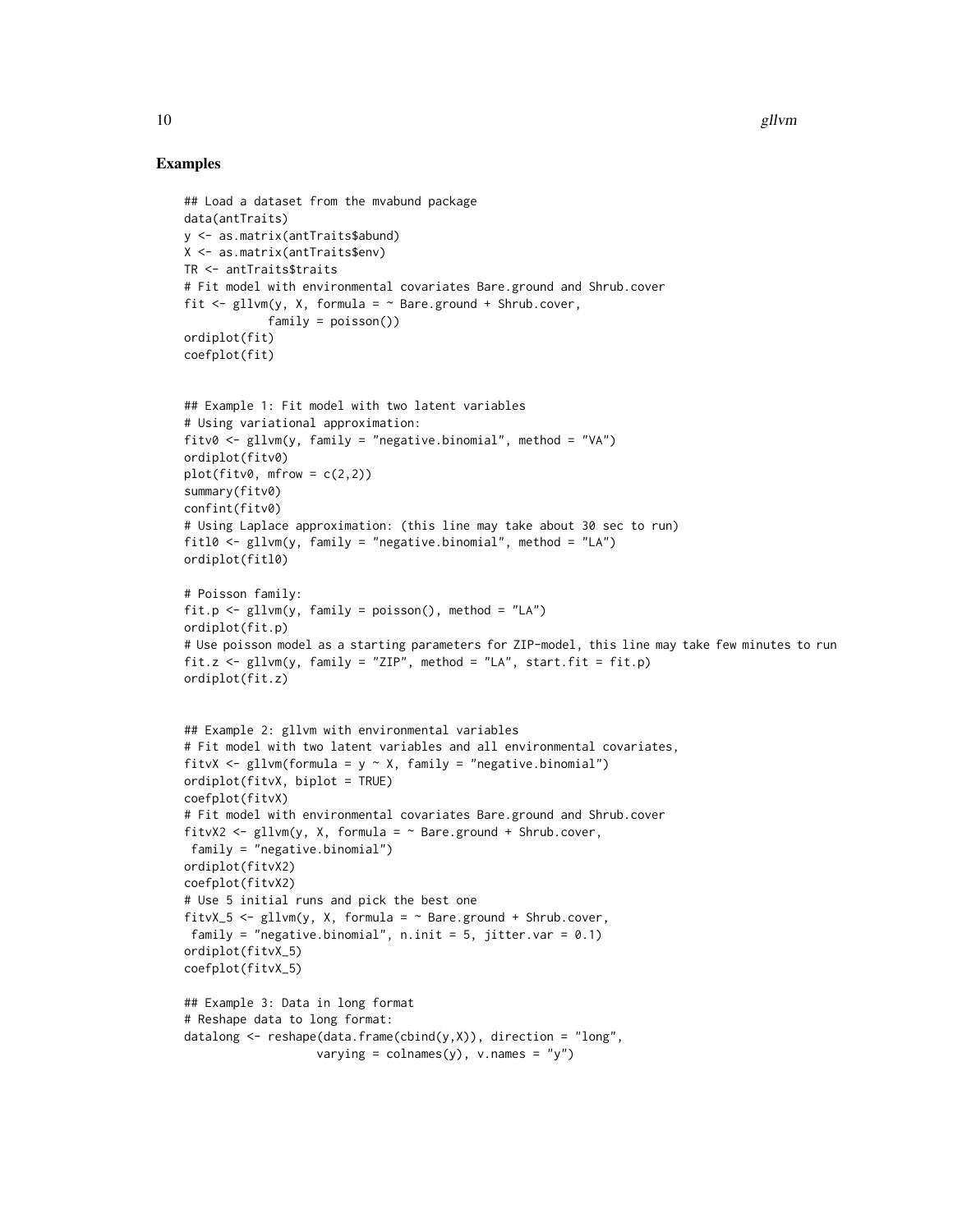```
head(datalong)
fitvLong \leq gllvm(data = datalong, formula = y \sim Bare.ground + Shrub.cover,
               family = "negative.binomial")
## Example 4: Fourth corner model
# Fit fourth corner model with two latent variables
fitF1 <- gllvm(y = y, X = X, TR = TR, family = "negative-binomial")coefplot(fitF1)
# Fourth corner can be plotted also with next lines
#fourth = fitF1$fourth.corner
#library(lattice)
#a = max(abs(fourth))#colort = colorRampPalette(c("blue","white","red"))
#plot.4th = levelplot(t(as.matrix(fourth)), xlab = "Environmental Variables",
# ylab = "Species traits", col.regions = colort(100),
# at = seq(-a, a, length = 100), scales = list(x = list(root = 45)))#print(plot.4th)
# Specify model using formula
fitF2 \le gllvm(y = y, X = X, TR = TR,
formula = \sim Bare.ground + Canopy.cover * (Pilosity + Webers.length),
family = "negative.binomial")
ordiplot(fitF2)
coefplot(fitF2)
## Example 5: Fit Tweedie model
# Load coral data
data(tikus)
ycoral <- tikus$abund
# Let's consider only years 1981 and 1983
ycoral <- ycoral[((tikus$x$time == 81) + (tikus$x$time == 83)) > 0, ]
# Exclude species which have observed at less than 4 sites
ycoral <- ycoral[-17, (colSums(ycoral > 0) > 3)]
# Fit Tweedie model for coral data (this line may take few minutes to run)
fit.twe \leq gllvm(y = ycoral, family = "tweedie", method = "LA")
ordiplot(fit.twe)
## Example 6: Random row effects
fitRand <- gllvm(y, family = "negative.binomial", row.eff = "random")
ordiplot(fitRand, biplot = TRUE)
```
logLik.gllvm *Log-likelihood of gllvm*

#### Description

Extracts Log-likelihood from 'gllvm' objects.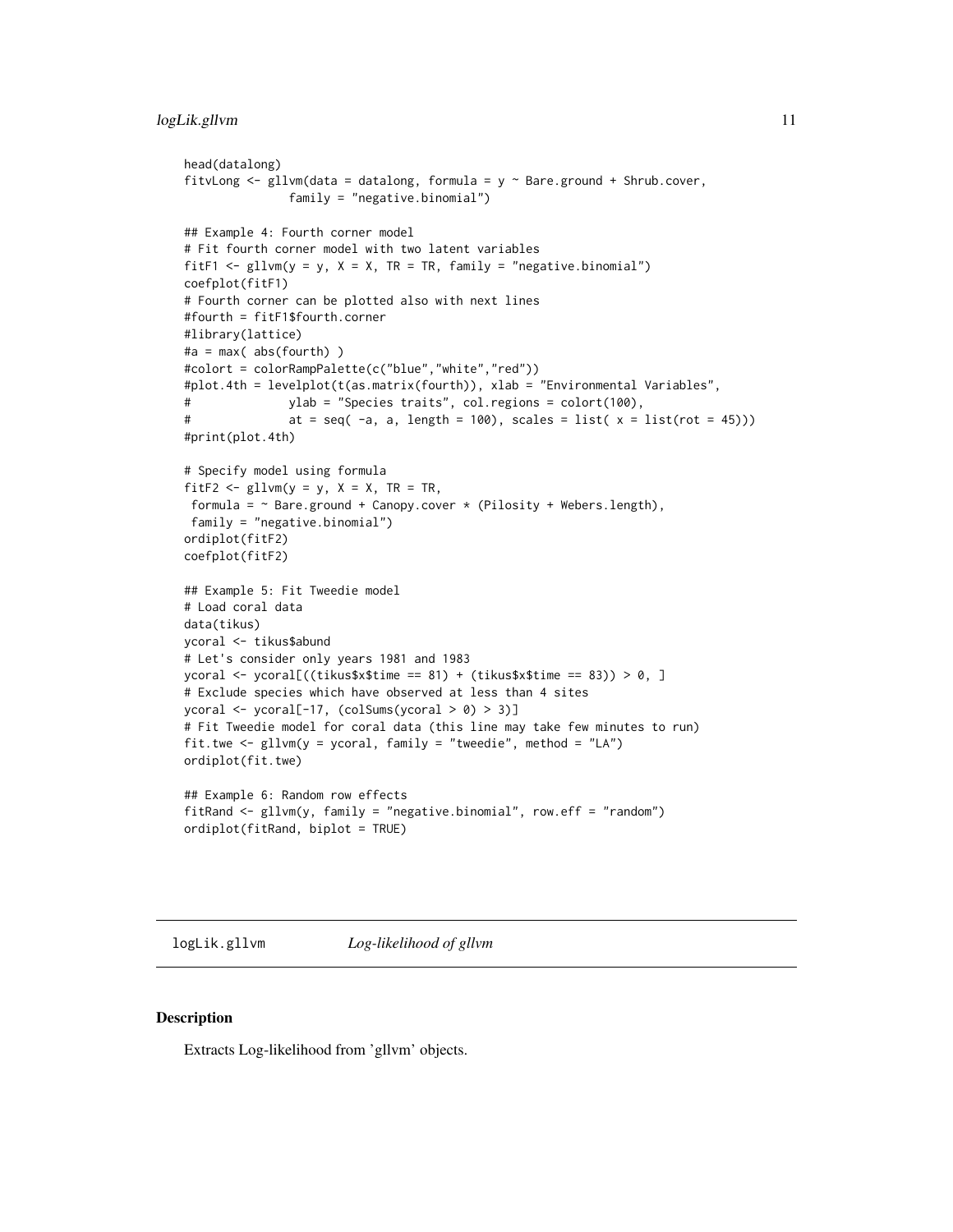#### Usage

```
## S3 method for class 'gllvm'
logLik(object, ...)
```
#### Arguments

object an object of class 'gllvm'. ... not used.

#### Author(s)

David I. Warton, Jenni Niku

#### Examples

```
## Load a dataset from the mvabund package
data(antTraits)
y <- as.matrix(antTraits$abund)
# Fit gllvm model
fit <- gllvm(y = y, family = poisson())
# log-Likelihood:
logLik(fit)
```
<span id="page-11-1"></span>ordiplot.gllvm *Plot latent variables from gllvm model*

#### Description

Plots latent variables and their corresponding coefficients (biplot).

#### Usage

```
## S3 method for class 'gllvm'
ordiplot(object, biplot = FALSE, ind.spp = NULL,
  alpha = 0.5, main = NULL, which.lvs = c(1, 2), jitter = FALSE,
  s.colors = 1, symbols = FALSE, cex.\,spp = 0.7, ...
```
#### Arguments

| object  | an object of class 'gllym'.                                                                                                                                  |
|---------|--------------------------------------------------------------------------------------------------------------------------------------------------------------|
| biplot  | TRUE if both latent variables and their coefficients are plotted, FALSE if only<br>latent variables.                                                         |
| ind.spp | the number of response variables (usually, species) to include on the biplot. The<br>default is none, or all if biplot $=$ TRUE.                             |
| alpha   | a numeric scalar between 0 and 1 that is used to control the relative scaling of<br>the latent variables and their coefficients, when constructing a biplot. |

<span id="page-11-0"></span>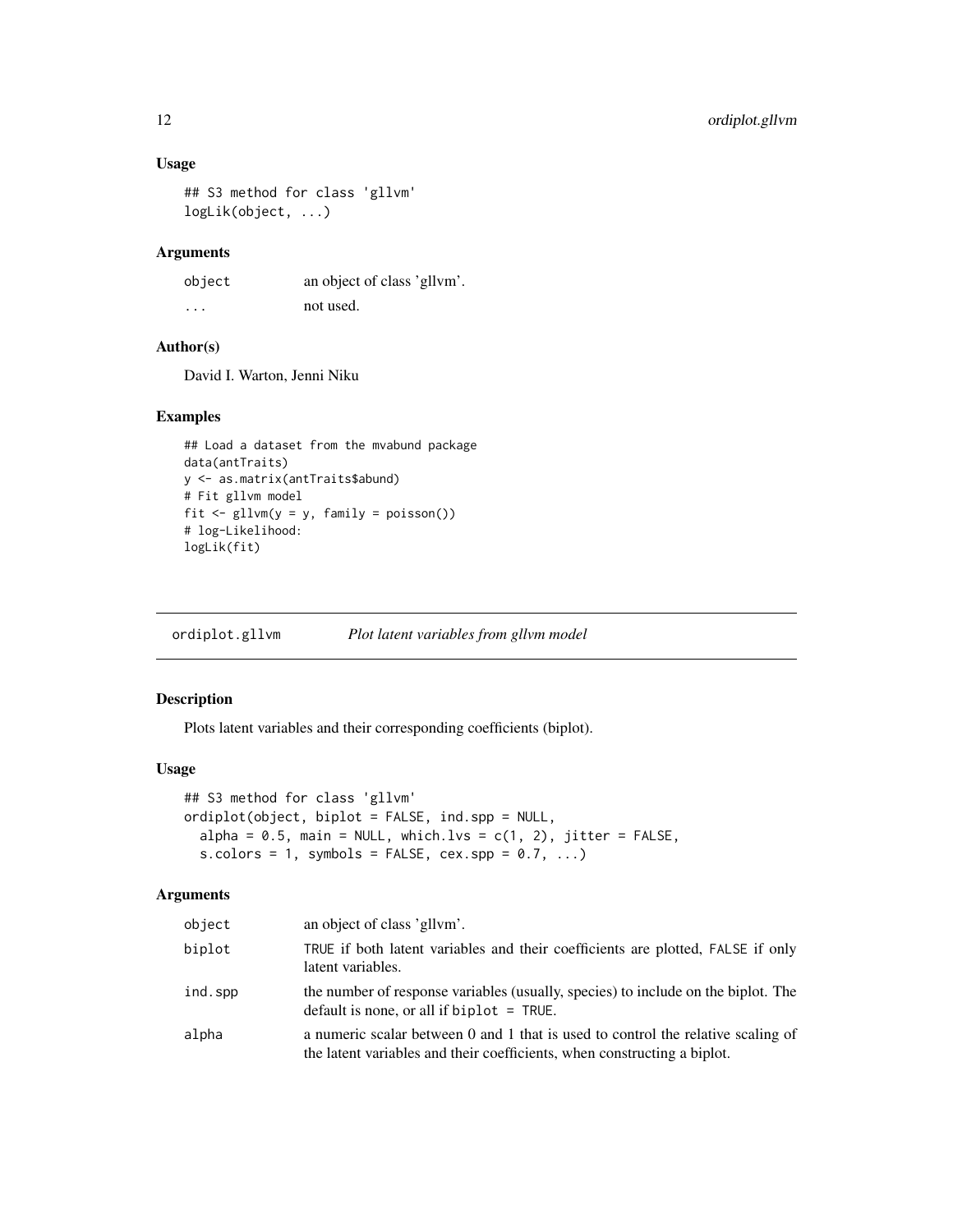#### <span id="page-12-0"></span>plot.gllvm 13

| main      | main title.                                                                                                                                             |
|-----------|---------------------------------------------------------------------------------------------------------------------------------------------------------|
| which.lvs | indices of two latent variables to be plotted if number of the latent variables is<br>more than 2. A vector with length of two. Defaults to $c(1, 2)$ . |
| jitter    | if TRUE, jittering is applied on points.                                                                                                                |
| s.colors  | colors for sites                                                                                                                                        |
| symbols   | logical, if TRUE sites are plotted using symbols, if FALSE (default) site numbers<br>are used                                                           |
| cex.spp   | size of species labels in biplot                                                                                                                        |
| $\ddotsc$ | additional graphical arguments.                                                                                                                         |

#### Details

Function constructs a scatter plot of two latent variables, i.e. an ordination plot. If only one latent variable is in the fitted model, latent variables are plotted against their corresponding row indices. The latent variables are labeled using the row index of the response matrix y.

Coefficients related to latent variables are plotted in the same figure with the latent variables if biplot = TRUE. They are labeled using the column names of y. The number of latent variable coefficients to be plotted can be controlled by ind.spp. An argument alpha is used to control the relative scaling of the latent variables and their coefficients. If alpha =  $0.5$ , the latent variables and their coefficients are on the same scale.

#### Author(s)

Jenni Niku <jenni.m.e.niku@jyu.fi>, Francis K.C. Hui

#### Examples

```
#'## Load a dataset from the mvabund package
data(antTraits)
y <- as.matrix(antTraits$abund)
fit \leq gllvm(y, family = poisson())
# Ordination plot:
ordiplot(fit)
# Biplot with 10 species
ordiplot(fit, biplot = TRUE, ind.spp = 10)
```
<span id="page-12-1"></span>plot.gllvm *Plot Diagnostics for an gllvm Object*

#### Description

Four plots (selectable by which) are currently available: a plot of residuals against linear predictors of fitted values, a Normal Q-Q plot of residuals, residuals against row index and residuals against column index.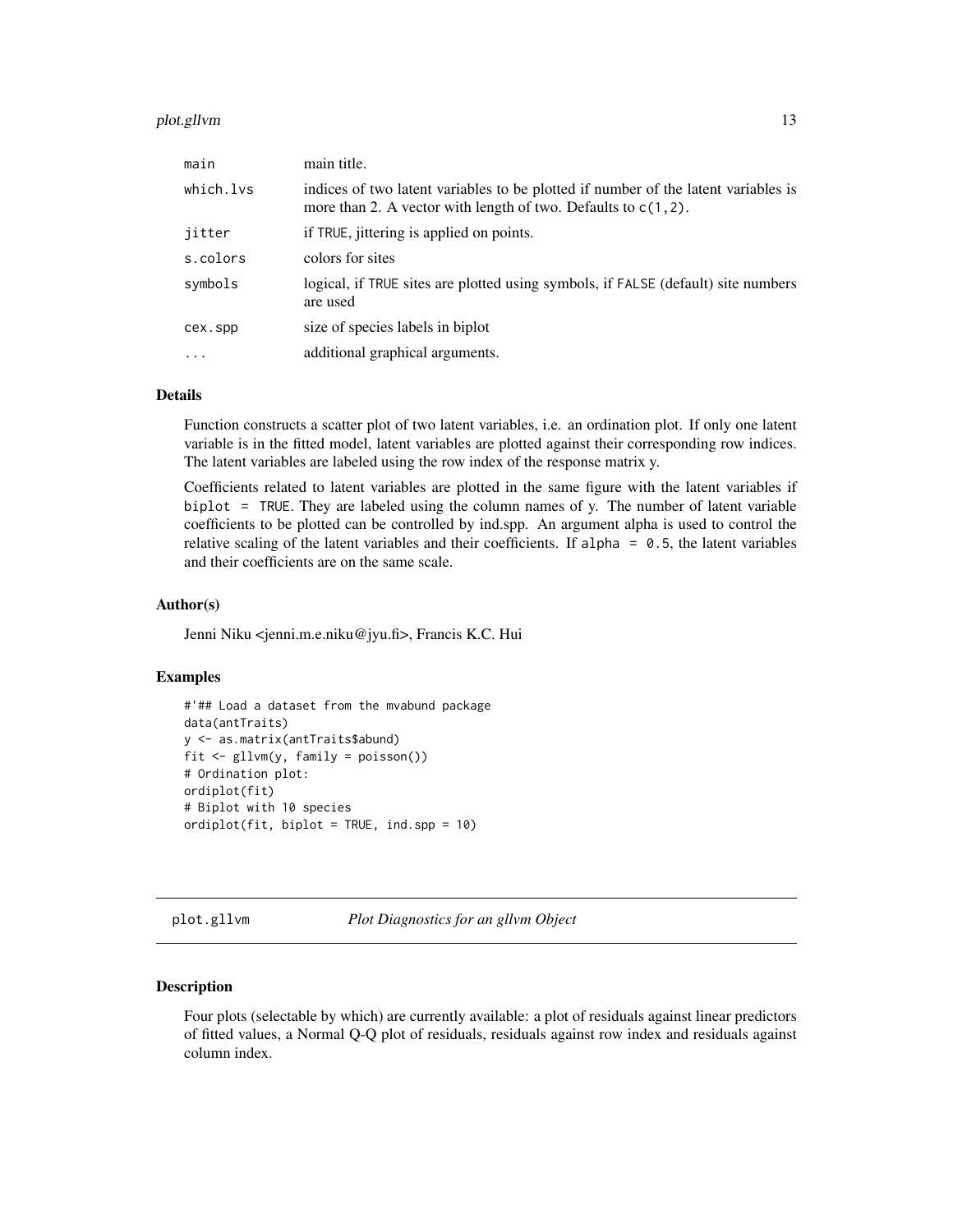#### Usage

```
## S3 method for class 'gllvm'
plot(x, which = 1:5,caption = c("Residuals vs linear predictors", "Normal Q-Q",
  "Residuals vs row index", "Residuals vs column index", "Scale-Location"),
  var.colors = NULL, panel = if (add.smooth) panel.smooth else points,
  add.smooth = if (!is.null(getOption("add.smooth"))) {
  getOption("add.smooth") } else TRUE, envelopes = TRUE, reps = 150,
  ...)
```
#### Arguments

| an object of class 'gllym'.                                                                                                                         |
|-----------------------------------------------------------------------------------------------------------------------------------------------------|
| if a subset of the plots is required, specify a subset of the numbers 1:5, see<br>caption below.                                                    |
| captions to appear above the plots.                                                                                                                 |
| colors for responses, vector with length of number of response variables or 1.<br>Defaults to NULL, when different responses have different colors. |
| panel function                                                                                                                                      |
| logical indicating if a smoother should be added to most plots; see also panel<br>above.                                                            |
| logical, indicating if simulated point-wise confidence interval envelope will be<br>added to Q-Q plot, defaults to TRUE                             |
| number of replications when simulating confidence envelopes for normal Q-Q<br>plot                                                                  |
| additional graphical arguments.                                                                                                                     |
|                                                                                                                                                     |

#### Details

plot.gllvm is used for model diagnostics. Dunn-Smyth residuals (randomized quantile residuals) (Dunn and Smyth, 1996) are used in plots. Colors indicate different species.

#### Author(s)

Jenni Niku <jenni.m.e.niku@jyu.fi>

#### References

Dunn, P. K., and Smyth, G. K. (1996). Randomized quantile residuals. Journal of Computational and Graphical Statistics, 5, 236-244.

Hui, F. K. C., Taskinen, S., Pledger, S., Foster, S. D., and Warton, D. I. (2015). Model-based approaches to unconstrained ordination. Methods in Ecology and Evolution, 6:399-411.

#### See Also

[gllvm](#page-5-1), [residuals.gllvm](#page-14-1)

<span id="page-13-0"></span>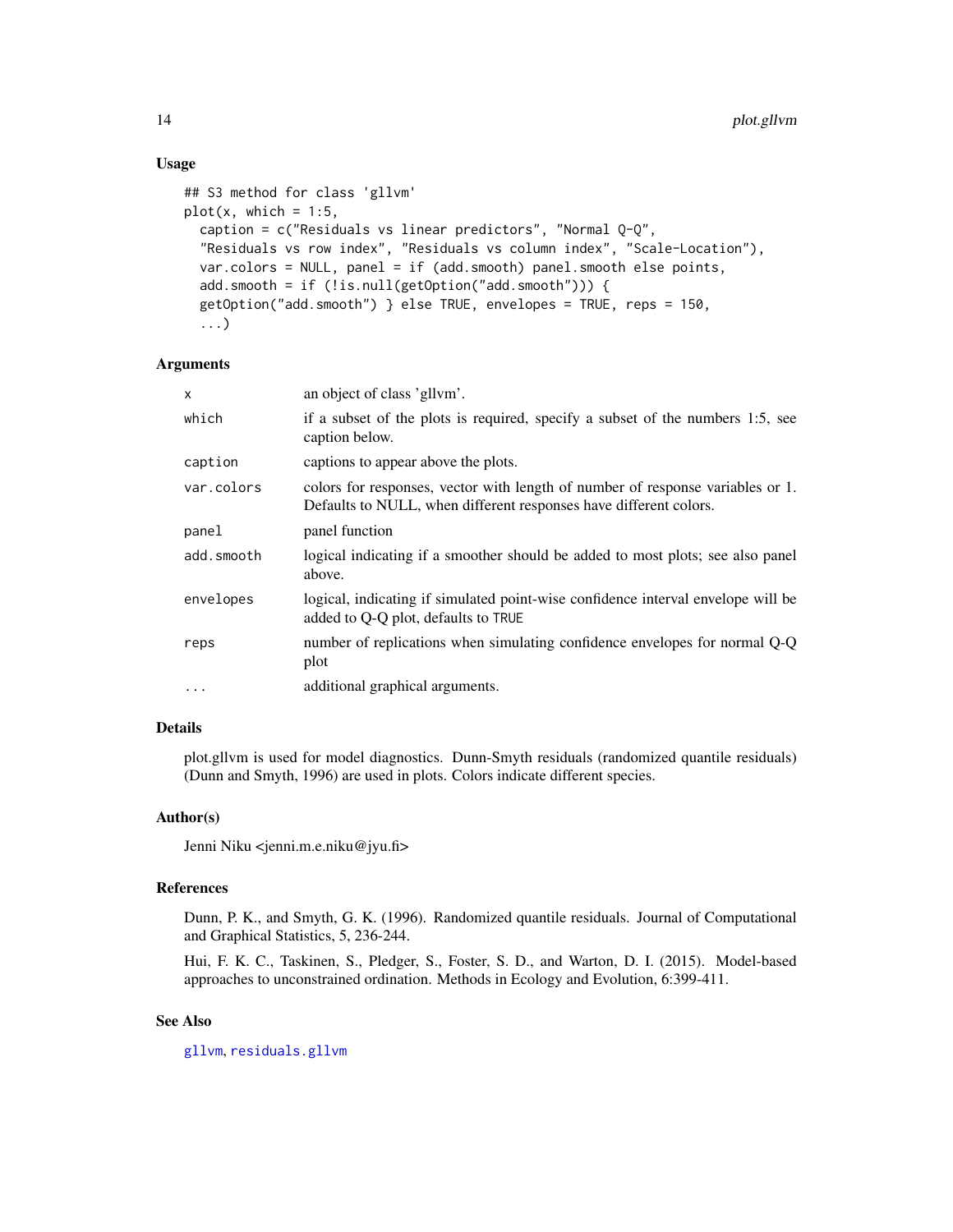#### <span id="page-14-0"></span>residuals.gllvm 15

#### Examples

```
## Load a dataset from the mvabund package
data(antTraits)
y <- as.matrix(antTraits$abund)
# Fit gllvm model with Poisson family
fit <- gllvm(y, family = poisson())
# Plot residuals
plot(fit, mfrow = c(3,2))
```

```
# Fit gllvm model with negative binomial family
fitnb \leq gllvm(y = y, family = "negative.binomial")
# Plot residuals
plot(fithb, mfrow = c(3,2))# Plot only two first plots
plot(fithb, which = 1:2, mfrom = c(1,2))
```
<span id="page-14-1"></span>residuals.gllvm *Dunn-Smyth residuals for gllvm model*

#### Description

Calculates Dunn-Smyth residuals for gllvm model.

#### Usage

```
## S3 method for class 'gllvm'
residuals(object, ...)
```
#### Arguments

| object | an object of class 'gllvm'. |
|--------|-----------------------------|
| .      | not used.                   |

#### Details

Computes Dunn-Smyth residuals (randomized quantile residuals, Dunn and Smyth, 1996) for gllvm model. For the observation  $Y_{ij}$  Dunn-Smyth residuals are defined as

$$
r_{ij} = \Phi^{-1}(u_{ij}F_{ij}(y_{ij}) + (1 - u_{ij})F_{ij}^-(y_{ij})),
$$

where  $\Phi(.)$  and  $F_{ij}(.)$  are the cumulative probability functions of the standard normal distribution,  $F_{ij}^{-}(y)$ ) is the limit as  $F_{ij}(y)$  is approached from the negative side, and  $u_{ij}$  has been generated at random from the standard uniform distribution.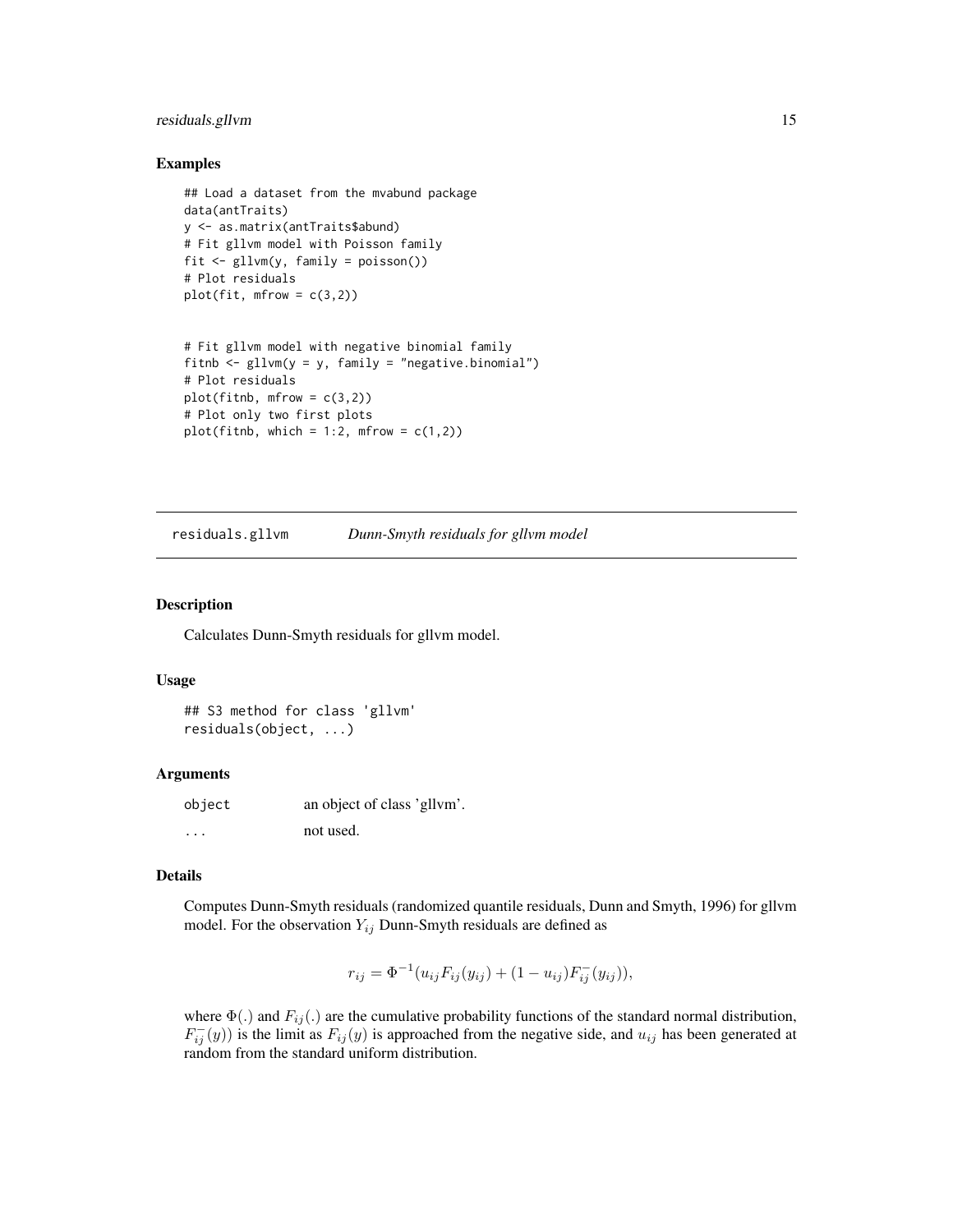#### <span id="page-15-0"></span>Value

A list containing residuals which is a matrix of residuals and linpred which is a matrix of linear predictors.

#### Author(s)

Jenni Niku <jenni.m.e.niku@jyu.fi>

#### References

Dunn, P. K., and Smyth, G. K. (1996). Randomized quantile residuals. Journal of Computational and Graphical Statistics, 5, 236-244.

Hui, F. K. C., Taskinen, S., Pledger, S., Foster, S. D., and Warton, D. I. (2015). Model-based approaches to unconstrained ordination. Methods in Ecology and Evolution, 6:399-411.

#### Examples

```
# Load a dataset from the mvabund package
data(antTraits)
y <- as.matrix(antTraits$abund)
# Fit gllvm model
fit \le gllvm(y = y, family = poisson())
# residuals
res <- residuals(fit)
```
<span id="page-15-1"></span>summary.gllvm *Summarizing gllvm model fits*

#### Description

A summary of the fitted 'gllvm' object, including function call, distribution family and model parameters.

#### Usage

## S3 method for class 'gllvm' summary(object, ...)

#### Arguments

| object | an object of class 'gllvm' |
|--------|----------------------------|
| .      | not used.                  |

#### Author(s)

Jenni Niku <jenni.m.e.niku@jyu.fi>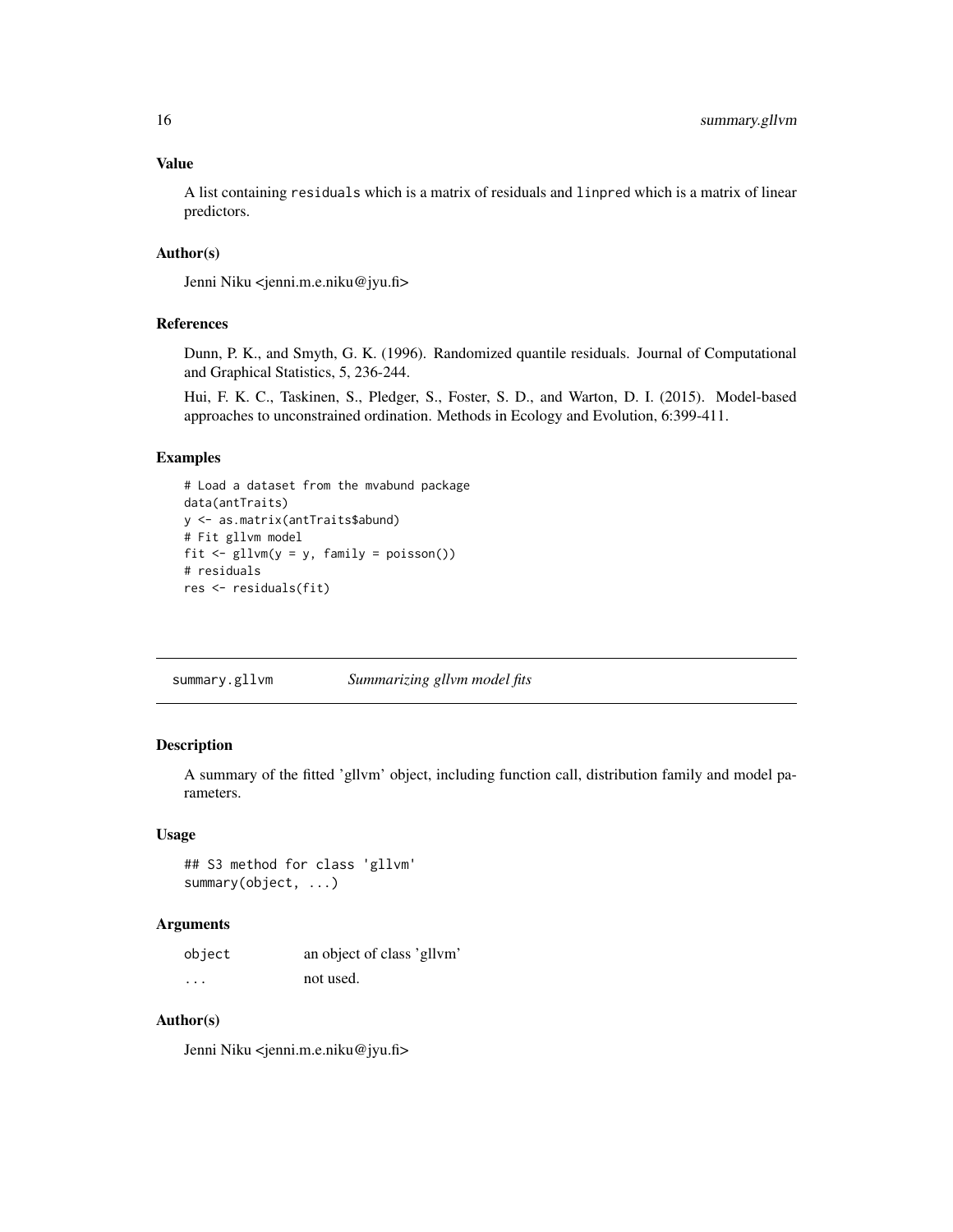### summary.gllvm 17

```
## Load a dataset from the mvabund package
data(antTraits)
y <- as.matrix(antTraits$abund)
# Fit gllvm model
fit <- gllvm(y = y, family = poisson())
summary(fit)
```